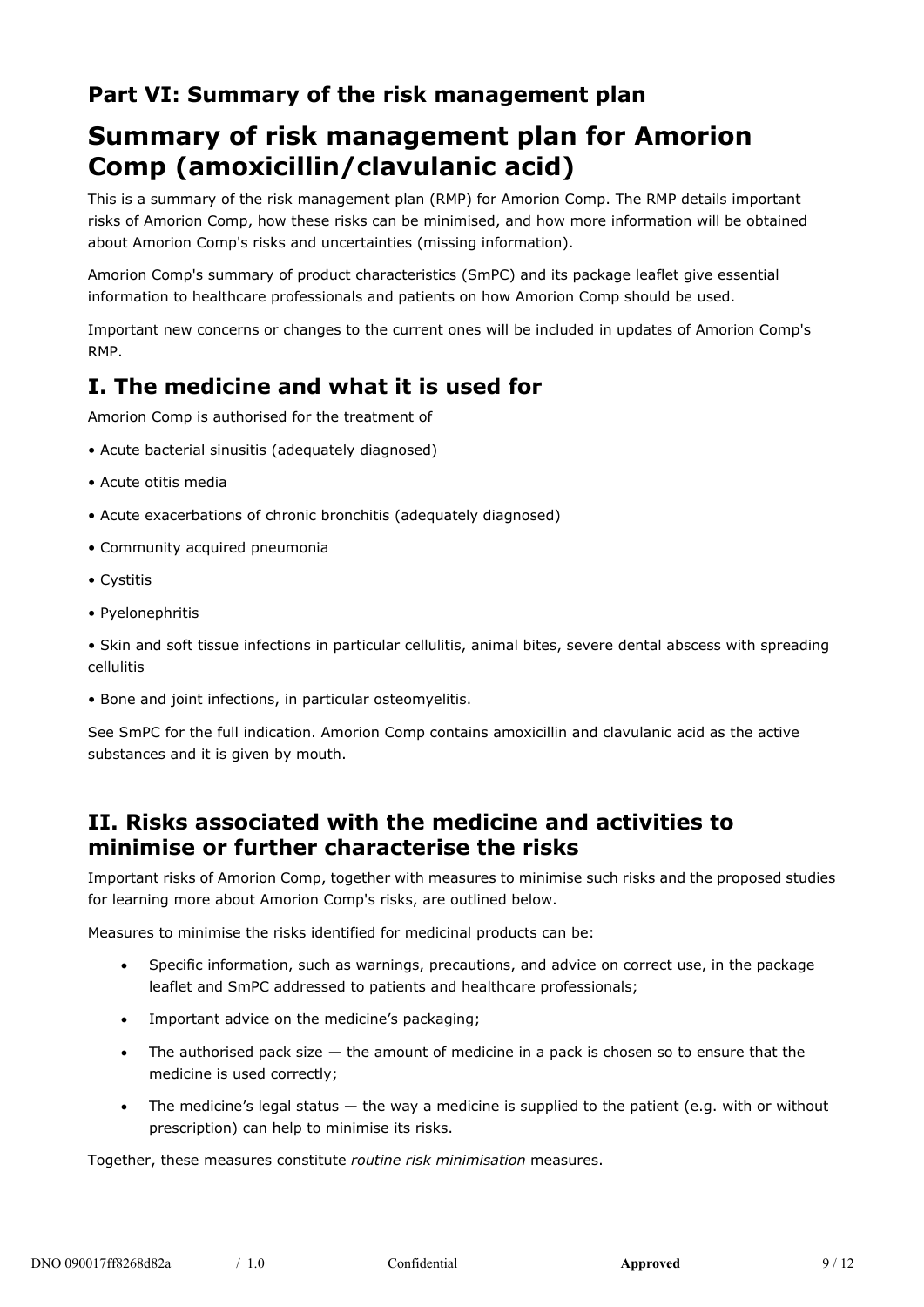In addition to these measures, information about adverse reactions is collected continuously and regularly analysed so that immediate action can be taken as necessary. These measures constitute *routine pharmacovigilance activities*.

#### **II.A List of important risks and missing information**

Important risks of Amorion Comp are risks that need special risk management activities to further investigate or minimise the risk, so that the medicinal product can be safely taken. Important risks can be regarded as identified or potential. Identified risks are concerns for which there is sufficient proof of a link with the use of amoxicillin/clavulanic acid. Potential risks are concerns for which an association with the use of this medicine is possible based on available data, but this association has not been established yet and needs further evaluation. Missing information refers to information on the safety of the medicinal product that is currently missing and needs to be collected (e.g. on the long-term use of the medicine);

| List of important risks and missing information |      |  |
|-------------------------------------------------|------|--|
| Important identified risks                      | None |  |
| Important potential risks                       | None |  |
| Missing information                             | None |  |

#### **II.B Summary of important risks**

Safety concerns are adequately addressed in the product information.

#### **II.C Post-authorisation development plan**

There are no studies required for Amorion Comp.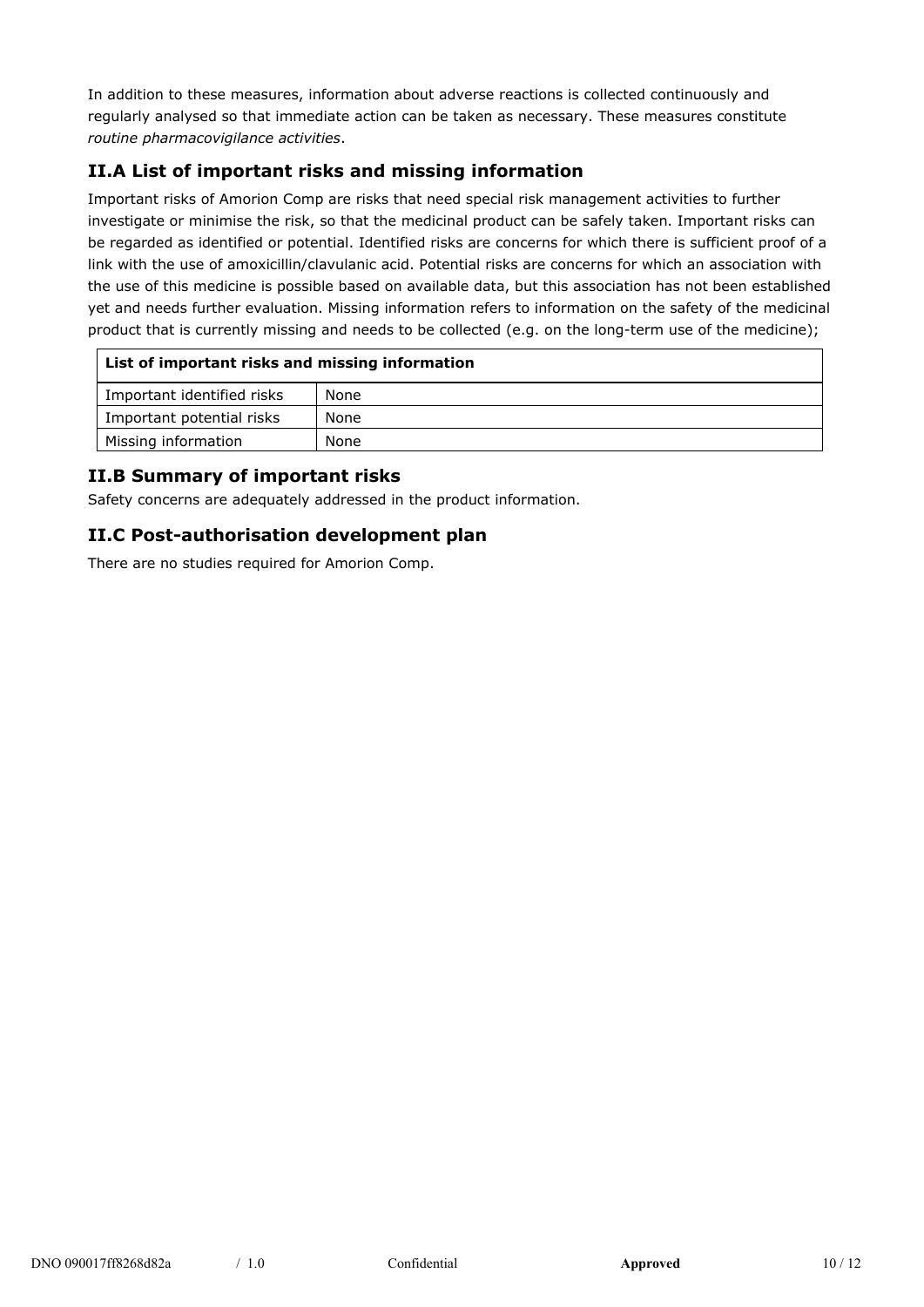### **Part VII: Annexes**

#### *Annex 1 – EudraVigilance Interface*

Not applicable.

#### *Annex 2 – Tabulated summary of planned, ongoing, and completed pharmacovigilance study programme*

Not applicable.

#### *Annex 3 - Protocols for proposed, on-going and completed studies in the pharmacovigilance plan*

Not applicable.

#### *Annex 4 - Specific adverse drug reaction follow-up forms*

Not applicable.

#### *Annex 5 - Protocols for proposed and on-going studies in RMP part IV*

Not applicable.

#### *Annex 6 - Details of proposed additional risk minimisation activities*

Not applicable.

#### *Annex 7 - Other supporting data (including referenced material)*

Not applicable*.*

#### *Annex 8 – Summary of changes to the risk management plan over time*

| <b>Version</b> | <b>Approval date</b>                                | Change                                                                                                                                                                                                                                                                                               |
|----------------|-----------------------------------------------------|------------------------------------------------------------------------------------------------------------------------------------------------------------------------------------------------------------------------------------------------------------------------------------------------------|
|                | <b>Procedure</b>                                    |                                                                                                                                                                                                                                                                                                      |
| 1.1            | Approved at the time of<br>authorisation 12.3.2014. | Safety concerns                                                                                                                                                                                                                                                                                      |
|                | National procedure.                                 | Important identified risks<br>Hypersensitivity reactions<br>$\bullet$<br>Hepatic disorders<br>$\bullet$<br>Crystalluria and renal impairment<br>$\bullet$<br>Colitis<br>Mononucleosis<br>$\bullet$<br>Acute generalised exanthematous pustulosis<br>$\bullet$<br>(AGEP)<br>Important potential risks |
|                |                                                     | Lack of efficacy due to bacteria resistance<br>$\bullet$                                                                                                                                                                                                                                             |